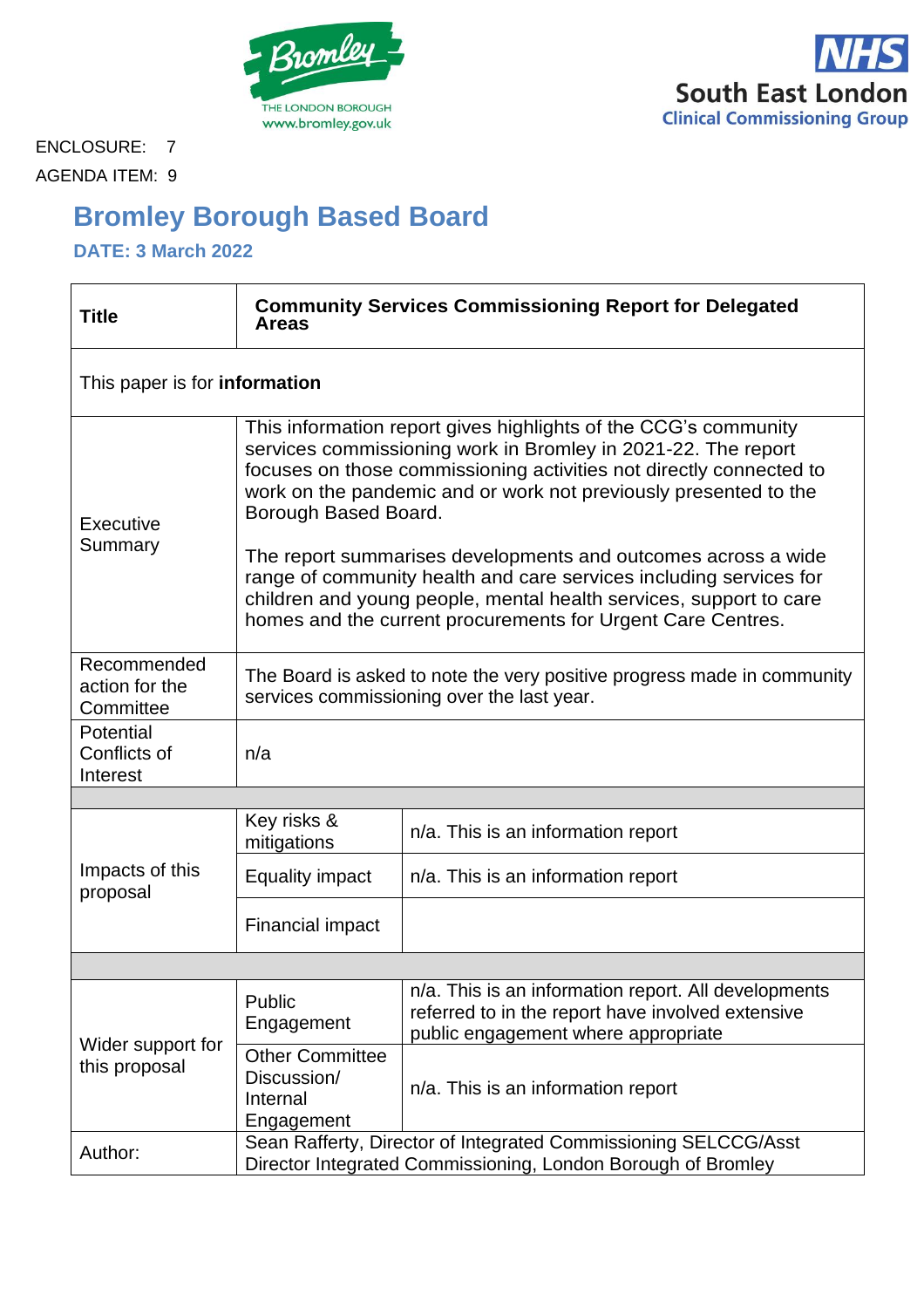

| Clinical lead: | Dr Andrew Parson |
|----------------|------------------|
| Executive      |                  |
| sponsor:       |                  |

# **Community Services Commissioning Report for Delegated Areas**

#### **Introduction**

Much of the work of the Bromley CCG team in the last year has necessarily focused on the local response to the Covid-19 pandemic. This work and its outcomes has been reported to this Board and other forums on a regular basis.

In spite of the priority given to work on the pandemic, excellent progress has been made on other delegated community services commissioning in the last year. This report gives highlights of this work with a focus on those commissioning activities not directly connected to work on the pandemic and or work not previously presented to the Borough Based Board.

The work presented in this report is led by the CCG arm of the SELCCG (Bromley) and London Borough of Bromley Integrated Commissioning Service.

#### **Children and Young People Services**

A new Associate Director of Children and Young People Integrated Commissioning role was created in 2021 to take a lead and provide extra capacity and focus to this programme of work to strengthen our system and offer to the children and young people of Bromley.

Following comprehensive reviews of our Speech and Language and Occupational Therapy services, we have developed a Therapies Project which is working in partnership with all stakeholders to coproduce a Therapies Commissioning Framework, some short-term procurement to address current pressures, and a strengthened 3-Tier approach. The aim of this transformation is to enable children and young people to be proportionately supported with their therapy needs at the most accessible point, reducing the need for many to access formal specialist therapies.

Work has begun on a review of Community Paediatric Services with a view to bringing services closer to the community and with services delivered in settings where children and families usually access support.

A start has been made on the review and recommissioning of Bromley Healthcare children and young people services. This will be developed in light of the recent CQC inspection report.

We have also increased the health resource to our Multi Agency Safeguarding Hub (MASH) to increase safety and reduce risk to children and young people at risk of harm,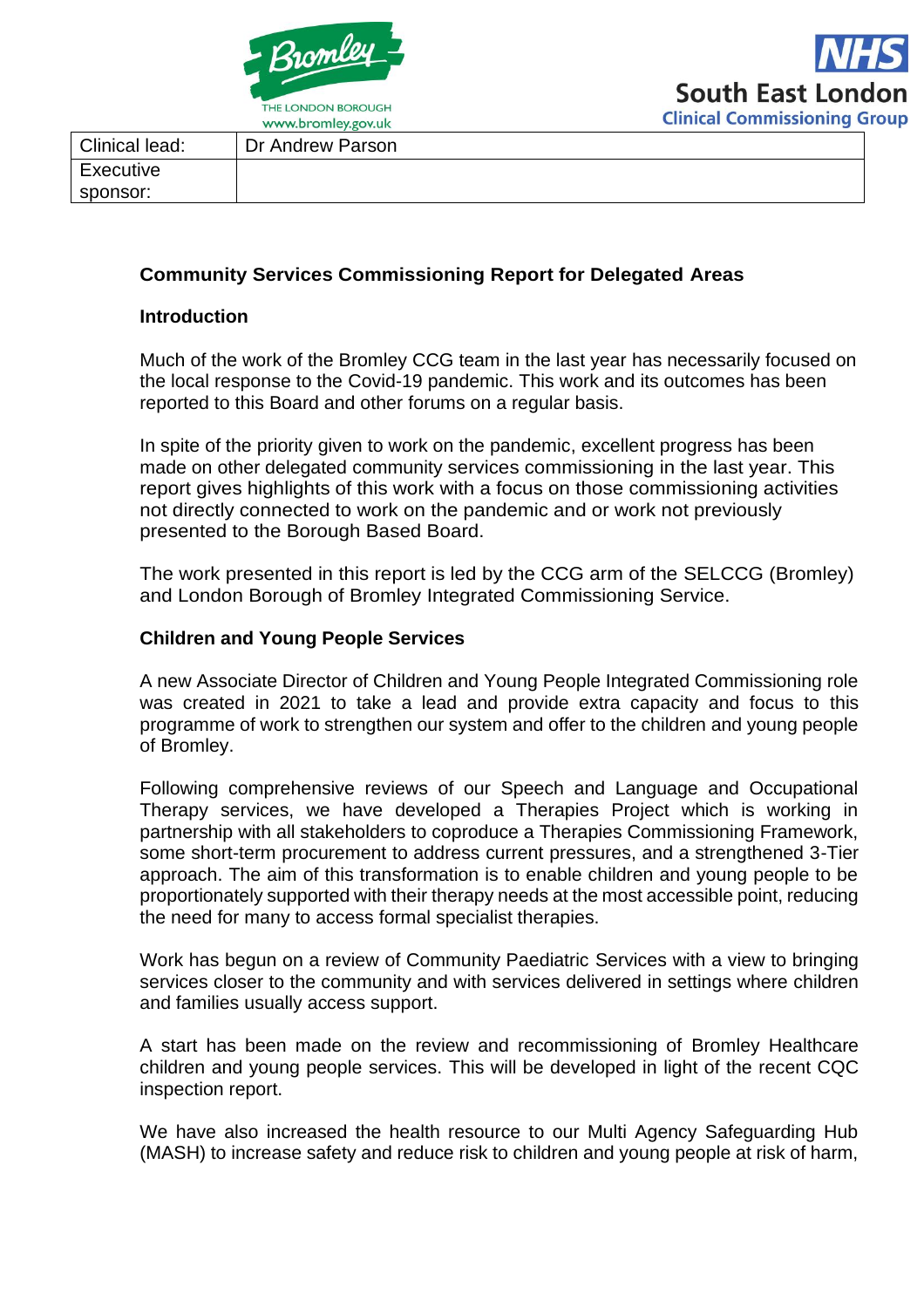

**South East London Clinical Commissioning Group** 

by enabling more effective and timely information sharing by health with multi-agency partners.

As a consequence of the pandemic there has been a significant rise in referrals to Child and Adolescent Mental Health Services (CAMHS) and Bromley is no exception with 30% higher levels of activity. The borough is better placed than many areas to manage these challenges following the procurement of a new integrated children and young people's mental health and wellbeing service (Bromley Y) in April 2021, and additional work underway across Bromley Y and NHS Oxleas CAMHS to develop new services and pathways to meet the current challenges. A third mental health support team (MHST) was also rolled-out to Bromley schools in January 2022, whilst a new mental health schools leadership links group was established in October 2021 which brought together school leaders with mental health practitioners. We are introducing a CAMHS Partnership Board to support the multi-agency collaboration and coordination of this work in support of children and young people.

## **Mental health and Wellbeing Services for Adults**

2021/22 was the first year of the delivery of the Bromley mental health community transformation programme, which is seeing additional services set-up in support adults with mental health challenges in the community. At the heart of the transformation is the new Community Wellbeing Hub, an innovative VCS/NHS partnership which has been commissioned on a pilot basis between BLG Mind and NHS Oxleas. The hub will be a single point of access for mental health provision, providing tailored help and support for people outside of more specialist NHS services. Alongside the hub, the CCG has established eight new mental health practitioners in Primary Care Networks (PCNs) providing a direct link between GP Practices and other mental health and wellbeing support in the community. Bromley has been the most successful area in south-east London at recruiting these important new roles.

Work has also commenced on improvements to Bromley's supported housing provision for people with mental health challenges who are at risk of becoming homeless, with new joint work initiated across the CCG, LBB housing and core mental health services.

#### **Learning disabilities and autism**

The CCG as been working with Bromley Council to deliver learning disabilities and autism development. This work has seen a reduction in the number of people requiring hospital services or long-term residential placements. Throughout the last year, dedicated work by NHS and social care teams have been undertaking coordinated work with children and adults with LD and ASD to prevent hospitalisation. A particular success in this area has been the further roll-out of physical health checks for people with learning disabilities, which now includes young people who are aged 14 years and above. The clinical lead for learning disabilities has delivered a project in this area, overseeing improvements in quality and outcomes for clients. The CCG is supporting the Council's lead on developing an autism strategy through joint funding project resources and supporting the strategy development. The CCG is able to make a one-off investment of c.£250K to support the development of joint learning disability and autism developments in 2022/23.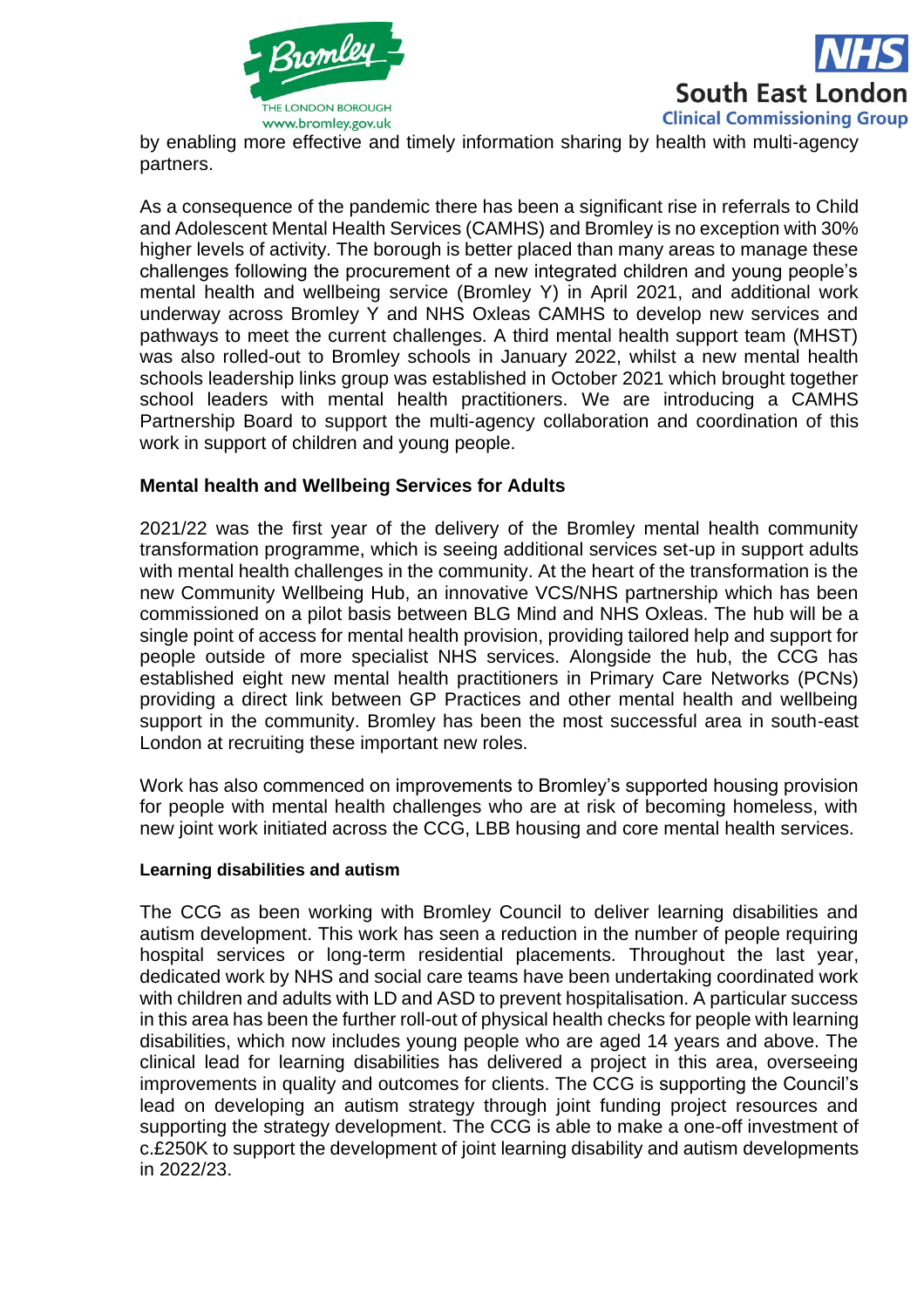



## **Hospital at Home**

Through a hospital at home approach we have continued to expand the urgent community response (UCR) offer. Capacity has been increased in Rapid Response and establishing a Rapid Access to Therapies Team (RATT) providing same day therapy assessment and interventions in case of an emergency and to prevent the need for a hospital attendance.

More recently there has been more work done to enable patients who would have previously required a hospital admission to receive their treatment at home through an integrated acute and community health provider offer. For example, the children's Hospital @Home service which enables unwell children to receive their intervention at home via the community nursing team (BHC) under the guidance of the KCH Paediatrician and the community Intravenous Antibiotics (IVA) offer has enabled patients with long term COPD or respiratory condition exacerbation to receive their treatment at home instead of a long term hospital admission through the care of the community adult nursing teams under the guidance of the KCH Respiratory consultant.

The ONE Bromley Executive have endorsed a plan to develop a broader Hospital @Home offer to better meet the needs of the community. The model development is being led by an academic Emergency Care Consultant through the ONE Bromley partnership and is anticipated to be mobilised in a phased way from Summer 2022, with full implementation by December 2023.

## **Continuing Healthcare**

The Bromley continuing care (CC)/continuing healthcare (CHC) team delivers work to meet the statutory requirements of the CCG in relation to clients who meet the criteria for these services. Bromley has a larger and older population than the other five boroughs in South-East London, with a greater number of residential care and nursing homes. This results in a significant amount of additional activity in the Bromley CC/CHC team relative to other areas. In 2021/22, improvements to the way that people are discharged from hospital in light of covid-19, have led to a need for the CHC team to transform their operations around the new way of working. The team, has also worked with Bromley Council to establish a joint direct payments pilot which was launched in January 2022. This will see more clients of CHC benefitting from a personal health budget – and better able to shape and direct their own care needs. A new winter resilience team was also set-up in CHC which has increased the number of assessments and reviews delivered through this challenging period.

## **Support to Care Homes**

The CCG and Bromley Council continue to achieve strong joint-working relationships with the local care home market which continues to show resilience against the ongoing challenges the sector faces.

This joint approach has been recognised across south-east London for best practice in several areas.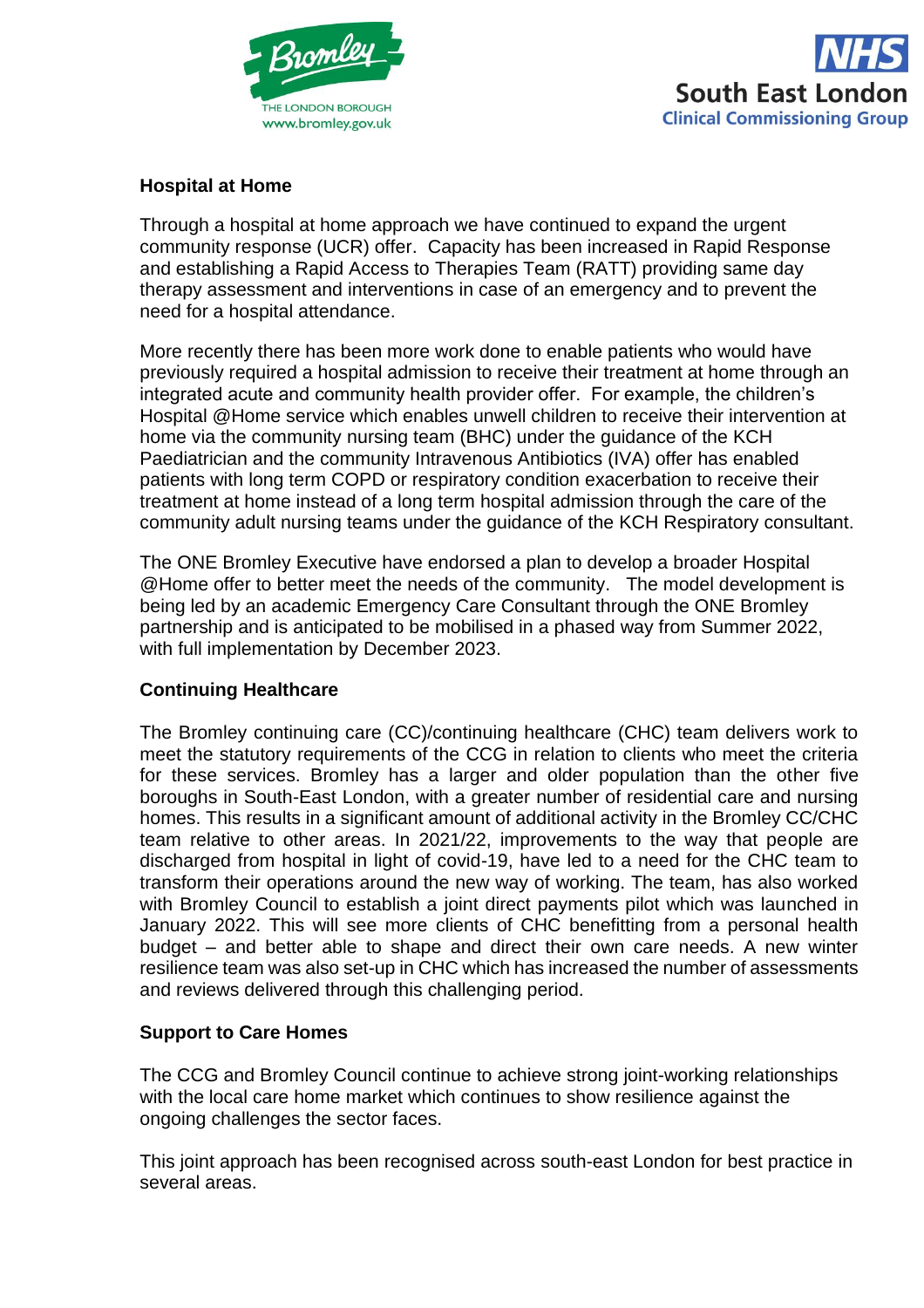



The Care Settings Digital Programme, has enabled settings to maximise digital channels available to improve resident care, quality and efficiency in ways of working, e.g. using of secure email, proxy ordering for medication and accessing shared patient NHS care records.

Enhanced support for residents at the end of their life, oversight and support regarding covid19 outbreaks and managing hospital discharge are all examples where joint working with the sector has improved residents journeys and outcomes.

Equity of support offered to Learning Disabilities and Mental Health providers has also improved with an ECHO Training community now also in place for these providers as well providers invited to access all new initiatives being offered to care settings including proactive work around falls reduction and recognising signs of deterioration in residents.

Joint working with housing to develop new opportunities that arise in the borough as well as ongoing work with Mental Health providers and the Extra Care Housing market continue to ensure we are fully utilising the housing with care model to achieve maximise opportunities for Bromley residents to maintain their independence.

# **End of Life Care**

The ONE Bromley End of Life programme has made positive progress in a range of areas including mobilising a more co-ordinated process and pathway for the discharge of rapidly dying patients which aligns care and support post discharge and ensures timely communication to primary care.

An interim arrangement was put in place for access to out of hours medication that is now being reviewed, alongside best practice development on Gold Standard Framework Meetings (GSF) to ensure effective communication across all agencies to deliver co-ordinated, wrap around support and management of palliative patient's care.

Delivering fluids to palliative patients in the community is now offered to avoid the potential need for a hospital admission with excellent performance for patents enabled to die in their chosen place of death.

The programme is leading on the transition from Co-ordinate My Care to the Better platform, which will be used as an opportunity to relaunch the shared care record and build confidence and capacity across the system to ensure the highest possible care to patients and their families/NOK at the end of their life.

## **Urgent Treatment Centre procurement**

We are reviewing the current provision of Urgent Treatment Centres in Bromley, in preparation for a procurement exercise to establish new contracts for October 2022.

To date we have undertaken a series of engagement exercises. Patient and public engagement has been through on-site and online surveys, and two patient and service user focus groups. Engagement is also taking place with commissioners and subject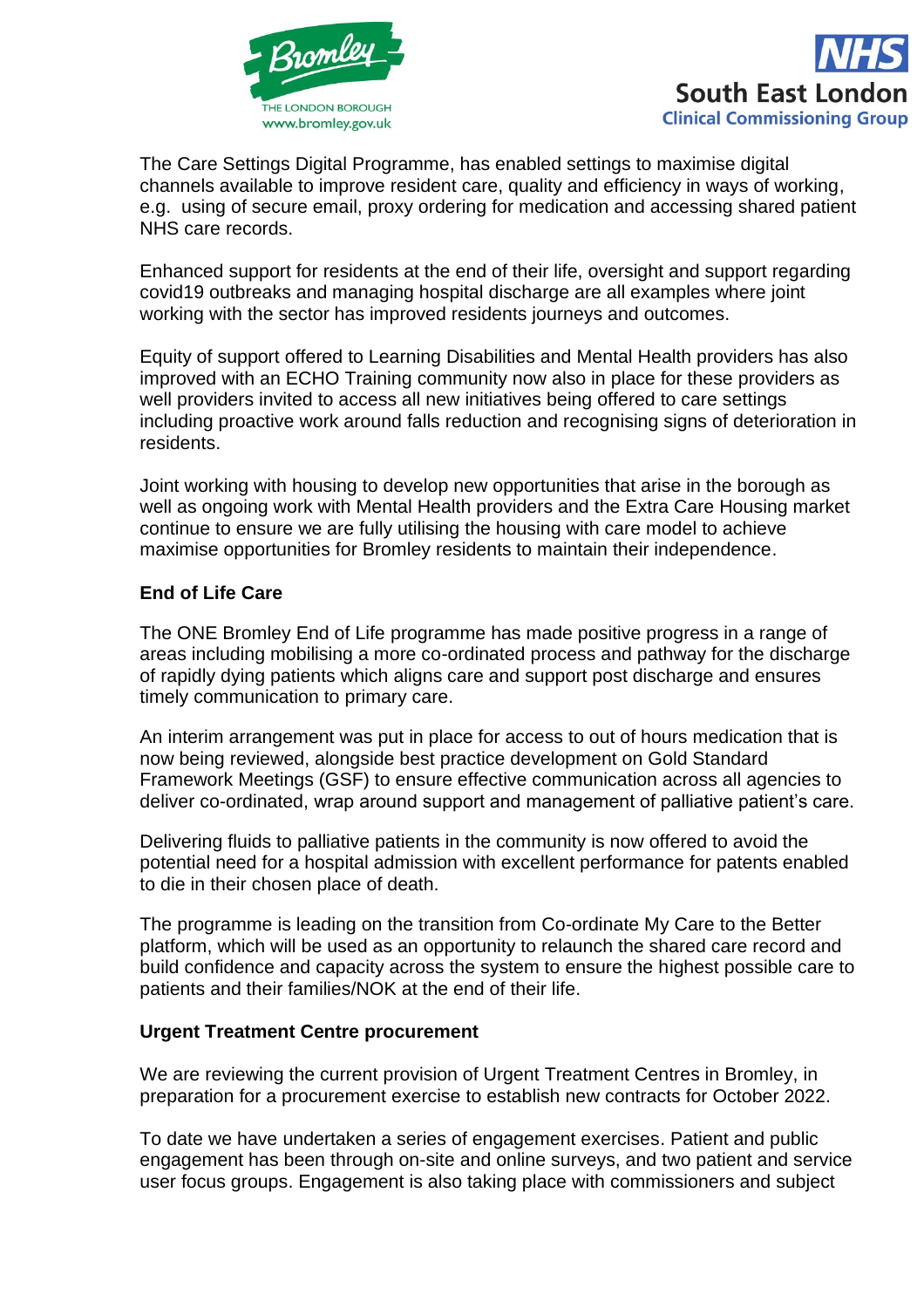



matter expects from the CCG, LBB, and London Shared Services, within Bromley and across the other south east London boroughs;

Robust exit planning has been established with the incumbent provider to support any transition and mobilisation phases over summer 2022, and the team is now preparing the Invitation to Tender opportunity for April 2022.

# **Termination of Pregnancy**

The Bromley Contracts Service is part of the project team reviewing SELCCG termination of pregnancy provision. Work includes undertaking a gap analysis of inconsistencies between boroughs; negotiating a consistent tariff with providers and commissioning a review of the Central Booking Service (CBS) compared to direct booking.

The review was conducted by a Public Health registrar on placement with Southwark Council between May 2021 – October 2021 and led to a decision to move to direct booking with TOP providers from 1st April 2022. The working group is also working on contract arrangements from 1st April 2022 onwards with the three National Providers, MSI, BPAS & NPAS.

# **Community Pharmacy Covid Vaccine Champions**

We are working with the south-east London Pharmacy Leadership and the Local Pharmaceutical Committees to design and establish the Community Pharmacy Covid Vaccine Champion service. The service supports community pharmacies to engage their local populations in discussions about the vaccination programme, aiming to increase vaccine confidence. The service has been formally reviewed by the University of Kingston - early analysis of data in November 2021 showed 11,627 interventions had been made, with 8,670 interventions led to patients being vaccinated, booked an appointment or signposted to local vaccination centre.

## **The SELCCG Contracts Register**

The Bromley Contracts Service has led on a SEL wide programme to move towards a consistent approach to contract management, this has included working with other SEL boroughs to produce a SEL wide contracts register, identify where contract terms are ending and working with commissioners on proposed future options, streamlining the Procurement process and governance arrangements in relation to contract awards and ensuring contract changes are understood and enacted in a robust and timely manner across SEL.

## **SEL-wide Adult Audiology procurement**

Bromley Contracts Service is part of the project team to procure Community Adult Audiology services on an Any Qualified Provider (AQP) basis, which will be in place from April 2022. This has included working with stakeholders across to enhance the current offer.